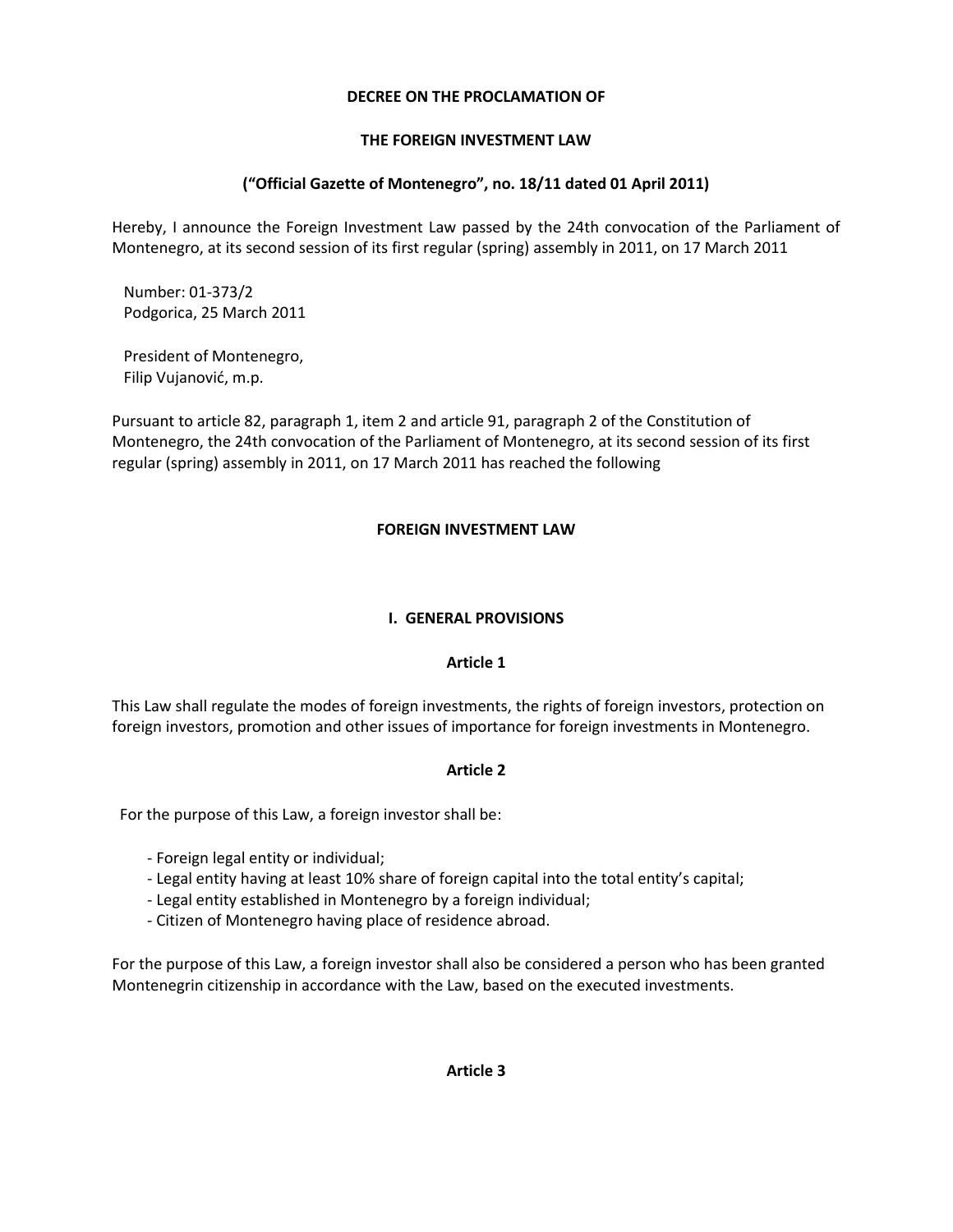For the purpose of this Law, a foreign investment shall be a pecuniary investment, investment in goods, services, proprietary rights and securities, in accordance with the law.

Foreign investment made in goods and proprietary rights shall be understood to mean an investment in fixed assets, in accordance with accounting regulations.

#### **II. MODES OF FOREIGN INVESTMENTS**

#### **Article 4**

Foreign investor in Montenegro may:

- establish an enterprise (alone or jointly with other investors);
- establish a foreign entity affiliate;
- acquire interest and shares in the legal entity;
- purchase an enterprise.

#### **Article 5**

Foreign investment may be executed through the concession agreement, franchising agreement, agreement on financial leasing, agreement on sale and purchase of real estates and other agreement, as provided by the law.

#### **III. FOREIGN INVESTMENT PRINCIPLES**

#### **Article 6**

At the territory of Montenegro, foreign investor may establish an enterprise and invest in the enterprise, under the same terms and conditions provided for nationals when establishing enterprises, i.e. investing assets in enterprises (national treatment), unless provided otherwise by this Law.

## **Article 7**

Foreign investor may invest assets in domestic legal entity, i.e. only with national legal entity or individual establish the enterprise for manufacturing and trade of armament and military equipment.

Foreign investor may not have more than 49% of share in capital or interest, i.e. voting rights in the enterprise referred to in paragraph 1 of this article.

## **Article 8**

Foreign investor may invest in the enterprise referred to article 7 of this Law, only after being granted the approval issued by the state authority in charge of foreign trade (hereinafter referred to as: the Ministry), along with the opinion obtained from the state authority in charge of defense.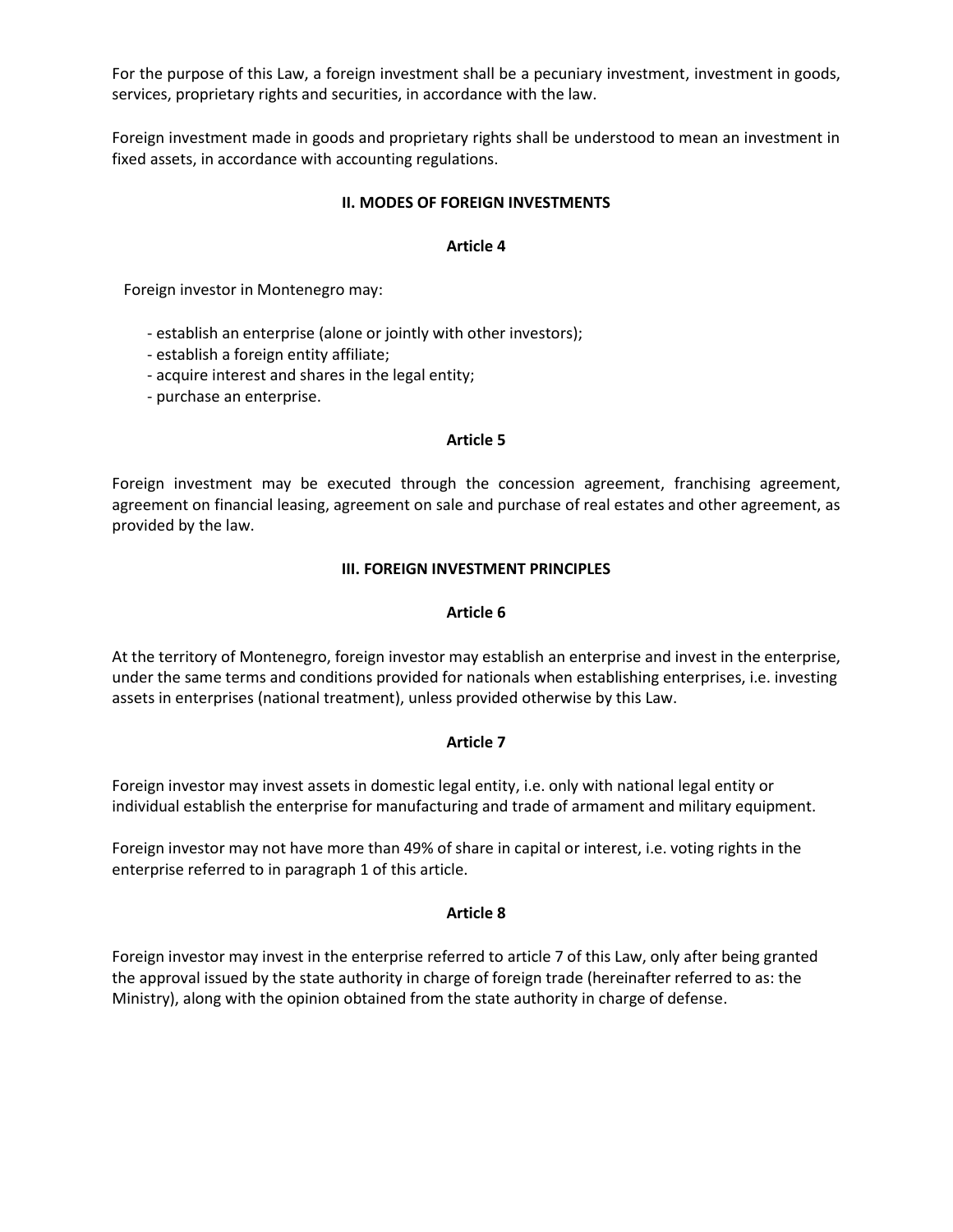In the approval-granting procedure referred to in paragraph 1 of this Article, a particular consideration shall be given to the quality, type and scope of the foreign investment involved.

Regulation on methodology to assess the quality, type and scope of the foreign investments referred to in paragraph 2 of this Article shall be prescribed by the Ministry, within 120 days from the date of enactment of this Law.

#### **Article 9**

An enterprise for manufacturing and trade of armaments and military equipment cannot negotiate the arrangement referred to in Art. 4 and 5 of this Law before it receives approval from the Ministry.

#### **Article 10**

Foreign investments in insurance companies, banks and other financial institutions and free zones shall be made in conformity with the Law.

#### **IV. PROTECTION OF FOREIGN INVESTORS**

#### **Article 11**

The assets of foreign investor may not be subject to expropriation, except when public interest is determined by law or on the basis of law, in which case a compensation shall be payable in accordance with the Law.

#### **Article 12**

A foreign investor who suffers damage as a consequence of war or emergency shall be entitled to compensation for such damage which shall not be less than the fee attributable to the domestic legal entity and natural person in accordance with the Law.

A foreign investor shall be entitled to compensation for damage caused by unlawful or irregular work of a public official or public authority, in accordance with the Law.

## **V. INCITEMENT AND PROMOTION OF FOREIGN INVESTMENTS**

#### **Article 13**

Incitement and promotion of foreign investments that contribute to the economic development of Montenegro shall be conducted on the basis of the Strategy for the Promotion of Foreign Investments (hereinafter referred to as: the Strategy).

Strategy shall be adopted by the Government of Montenegro (hereinafter referred to as: the Government) for a period of five years.

#### **Article 14**

The strategy must contain:

- analysis of the situation in the field of foreign investments;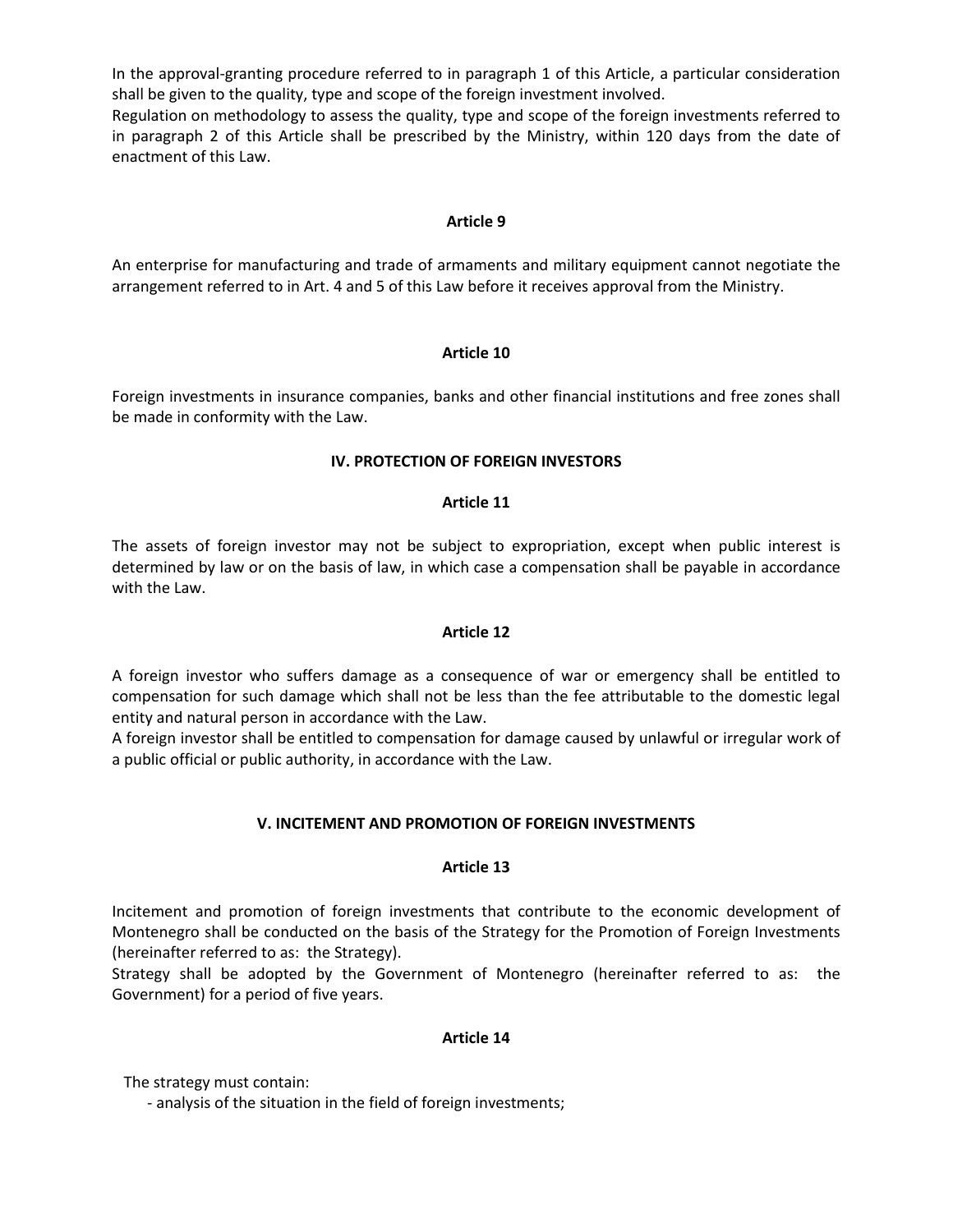- analysis of fulfilling contractual obligations in the field of foreign investments;

- barriers in promotion of foreign investment and guidance for their elimination;
- analysis of investment opportunities by areas, regions and target markets ;
- guidelines for incitement and promotion of foreign investments;
- priority actions and measures in encouraging and promoting foreign investment;
- deadlines for implementing the Strategy, with defined priorities and possible funding resources;
- other data relevant to the incitement and promotion of foreign investments.

## **Article 15**

Professional tasks to promote foreign investments shall be conducted by the Montenegrin Agency for the Promotion of Foreign Investments (hereinafter referred to as: the Agency). The Agency is a legal entity performing activities of public interest.

## **Article 16**

The Agency shall perform the following tasks:

- 1) carry out professional tasks to promote investment opportunities in Montenegro, in accordance with the Strategy and the Agency's annual work programme that specifically relates to:
	- preparation, development and presentation of information on business opportunities in investing in Montenegro;
	- providing technical assistance to foreign investors for investments in certain areas and sectors of the economy;
	- arranging for direct contacts between foreign and domestic enterprises;
	- boosting cooperation with relevant international institutions to promote foreign investment;
- 2) monitor the implementation of foreign investment, cooperate with state agencies, local selfgovernment bodies and state institutions in Montenegro with the aim to promote and support the realization of investments;
- 3) provide information on foreign investments to the Government in order to improve the investment environment;
- 4) keep records of foreign investors and foreign investment;

5) and other activities in the field of foreign investments, in accordance with the Law.

Funding for the Agency shall be provided from the budget of Montenegro and donations.

## **Article 17**

The Agency shall have the Governing Board and the Director.

## **Article 18**

The Agency is governed by the Governing Board, in accordance with this Law and the Statute of the Agency. The Governing Board of the Agency shall:

- adopt the Statute which shall be approved by the Government, the regulation on organization and other regulations of the Agency;
- set up an annual work programme along with the financial plan;
- decide on use of funds of the Agency;
- adopt the annual report on the work of the Agency and the annual financial statement;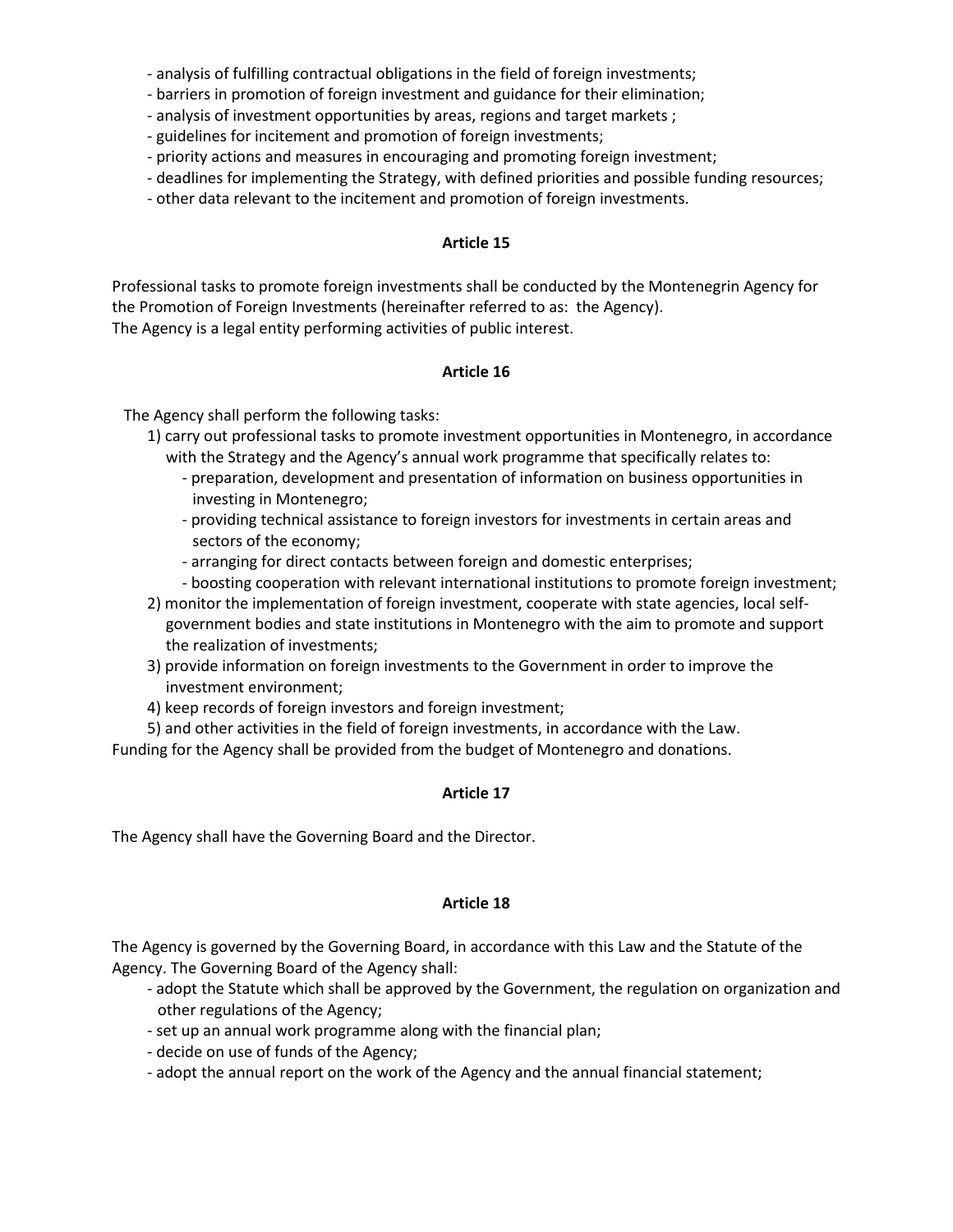- decide on the amount of compensation for members of the Governing Board, which shall be approved by the Government;
- decide on the appointment of independent auditor;
- decide on other matters, in accordance with the Law and the Statute of the Agency.

## **Article 19**

The Governing Board shall consist of a chairman and two members.

The Governing Board shall be appointed and dismissed by the Government, for a period of four years, upon proposal of the state agency in charge of economy matters.

Mode of work and decision-making of members of the Governing Board shall be regulated by the Statute of the Agency.

#### **Article 20**

The Agency shall be managed by the Director.

The Governing Board shall propose to the Government the Director of the Agency, in accordance with the public competition.

The Government shall appoint the Director of the Agency for a term of four years.

# **Article 21**

The Director of the Agency shall:

- represent the Agency;
- manage the Agency's operations and be responsible for the legality of the Agency;
- draft reports on the work of the Agency and other reports for the Governing Board of the Agency;
- execute the decisions of the Governing Board;
- propose regulation on organization and systematization of the Agency;
- perform other duties stipulated by Law and the Statute of the Agency.

## **Article 22**

The Director and employees in the Agency shall exercise the rights and obligations arising from employment in accordance with the general rules of procedure.

## **Article 23**

The Agency shall submit to the Government a report on the work and operations, so as the annual financial statement with report of an independent auditor.

## **Article 24**

Incitement of foreign investments and guidance of strategic activates towards promotion and encouragement shall be carried out by the Council for Foreign Investments (hereinafter referred to as: the Council)

The Council shall: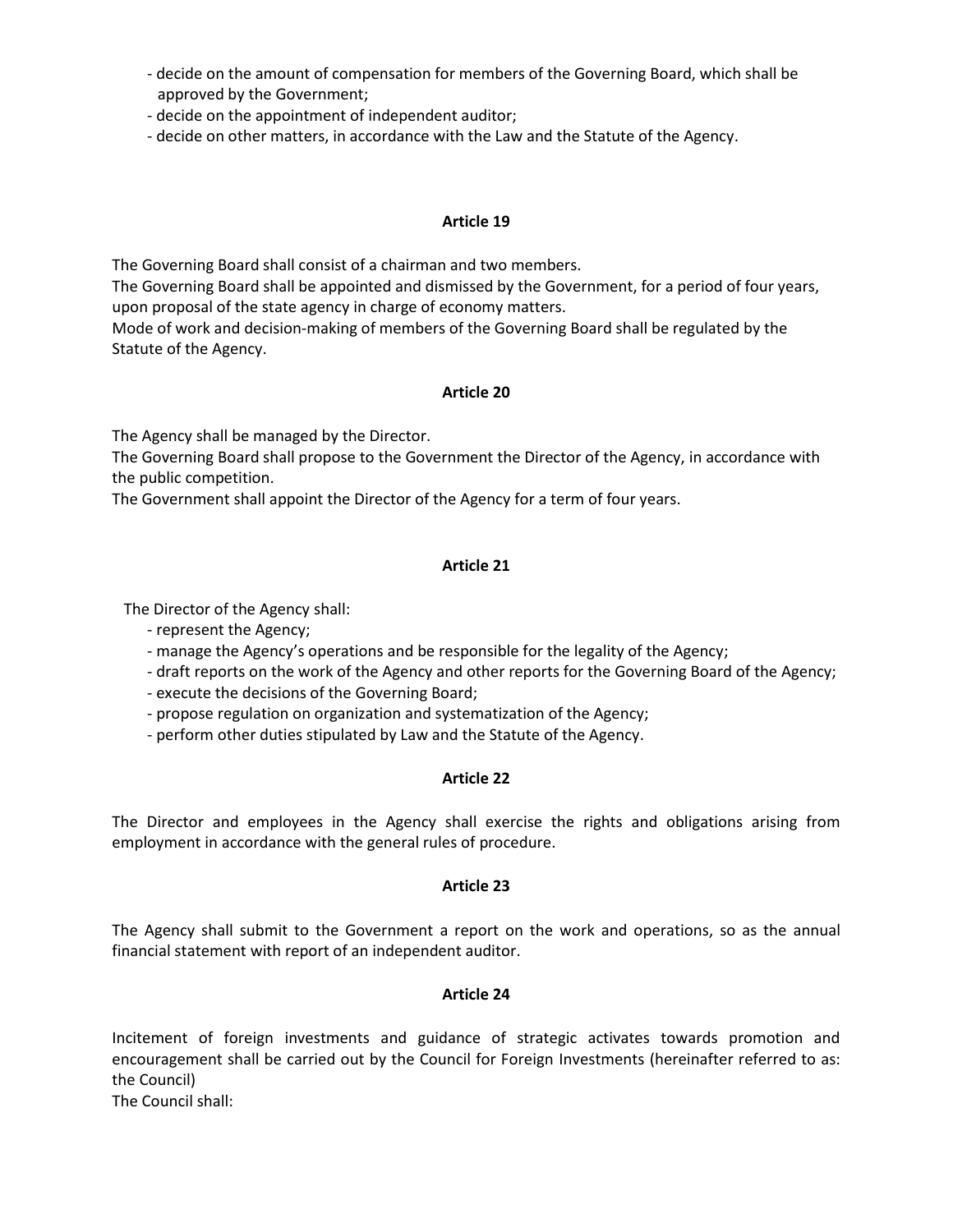- consider the implementation of the Strategy and give opinion on development of foreign investments;
- provide guidance for changes in activities relating to promotion of foreign investments, depending on the realization of investments and changes that occur in the market during the period of implementation of the Strategy;
- consider other issues of relevance to the promotion and guidance of foreign investment

## **Article 25**

The Council shall consist of a chairman and six members.

The chairman of the Council shall be the Prime Minister.

The members of the Council shall be: three ministers appointed by the Government, Chairman of the Governing Board of the Association of Municipalities, the President of the Chamber of Economy of Montenegro and one member proposed by the Association of Foreign Investors, whose election shall be approved by the Government.

The representatives of Association of foreign investors shall be elected for a term of two years, with possibility of reelection.

Administrative and technical affairs for the needs of Council shall be performed by the Agency. The Council shall adopt the Rules of Procedure.

## **VI. RECORDING OF FOREIGN INVESTMENTS**

## **Article 26**

Recording of foreign investments shall be performed by the Agency. Record of foreign investments shall, in particular, contain:

- name and seat, i.e. name and address of the foreign investor;
- name and address of the parent legal entity in the case when a foreign investor establishes a part of foreign enterprise;
- type of business of the foreign investor;
- amount, type of foreign investment and capital structure;
- other information of relevance to the record of foreign investments.

The recording referred to in paragraph 1 of this Article shall be carried out on the basis of data referred to in Article 27 of this Law.

## **Article 27**

Data on foreign investments shall be submitted by:

- the Central Registry of the Commercial Court (the data on the enterprise and part of an enterprise which has the status of foreign investor in accordance with Article 2 of this Law);
- the Central Depository Agency (the data on the share capital of foreign investor);
- the state authority competent for registration of immovable property in the cadastre (the data on ownership and other real rights on immovable property of foreign legal entities and natural persons).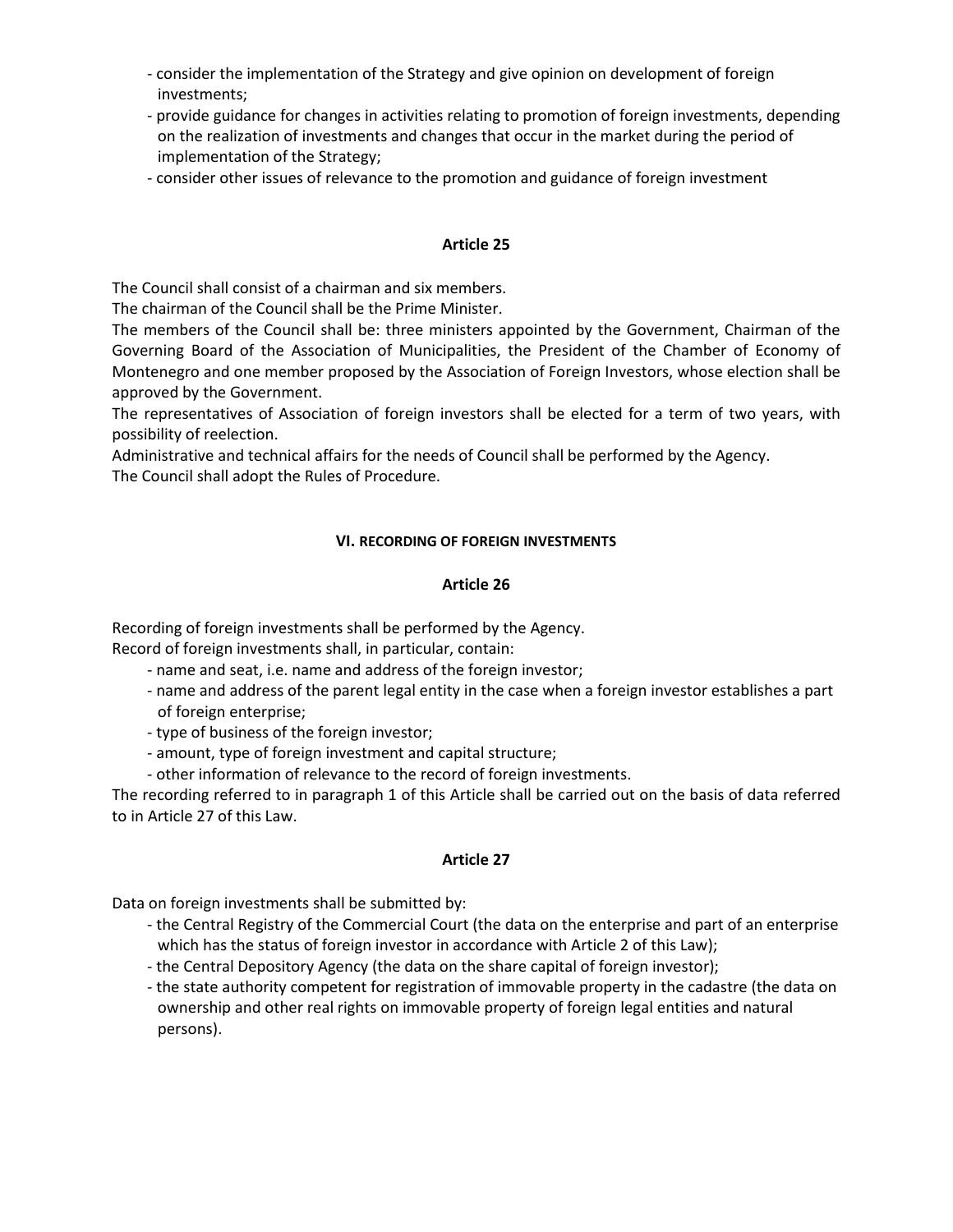#### **Article 28**

Modification of data referred to in Article 27 of this law shall be submitted to the Agency on a quarterly basis.

Data from records may be published and disclosed only collectively, without revealing any personal information and data that have been, by law, designated as secret.

#### **Article 29**

More detailed content of data referred to in Article 26 of this Law and the manner of submitting information under Article 27 of this Law shall be regulated by regulation of the Ministry in charge of economy matters.

## **VII. SETTLEMENT OF DISPUTES**

#### **Article 30**

Any dispute arising from foreign investment shall be resolved by the competent court in Montenegro, unless the decision on establishment i.e. the agreement on investment stipulates that such disputes are settled before domestic or foreign arbitration, in compliance with international conventions.

If a contracting party is the Government, then until the Convention of the International Center for the Settlement of Investment Disputes (ICSID Convention) is signed, the disputes arising from foreign investments shall be resolved before domestic or foreign arbitration in accordance with the additional rules of the ICSID Convention for countries that are not signatories to the ICSID Convention.

If the contracting parties are domestic or foreign legal entities and natural persons, then disputes arising from foreign investments shall be resolved before domestic or international arbitration in accordance with the United Nations Commission on International Trade Law (UNCITRAL) Rules.

## **VIII. TRANSITIONAL AND FINAL PROVISIONS**

#### **Article 31**

The activities to promote foreign investments referred to in Art. 15 and 16 of this Law shall be performed by the Montenegrin Agency for the Promotion of Foreign Investments, established by the Decision on establishing the Agency for the Promotion of Foreign Investments (Official Gazette of the Republic of Montenegro no. 33/04, 11/07, 25/07 and Official Gazette of Montenegro no. 8 / 07).

The Agency shall be obliged to establish a record of foreign investments within 120 days from the date of enactment of this law.

The Central Registry of the Commercial Court, the Central Depository Agency and the state authority competent for the registration of immovable property shall be obliged to submit data under Article 27 of this Law no later than 90 days from the date of enactment of this Law.

The Agency referred to in paragraph 1 above shall be obliged to harmonize their operations with this Law within 30 days from the date of appointment of the Governing Board of the Agency.

## **Article 32**

Governing Board members shall be appointed within 45 days from the date of enactment of this Law.